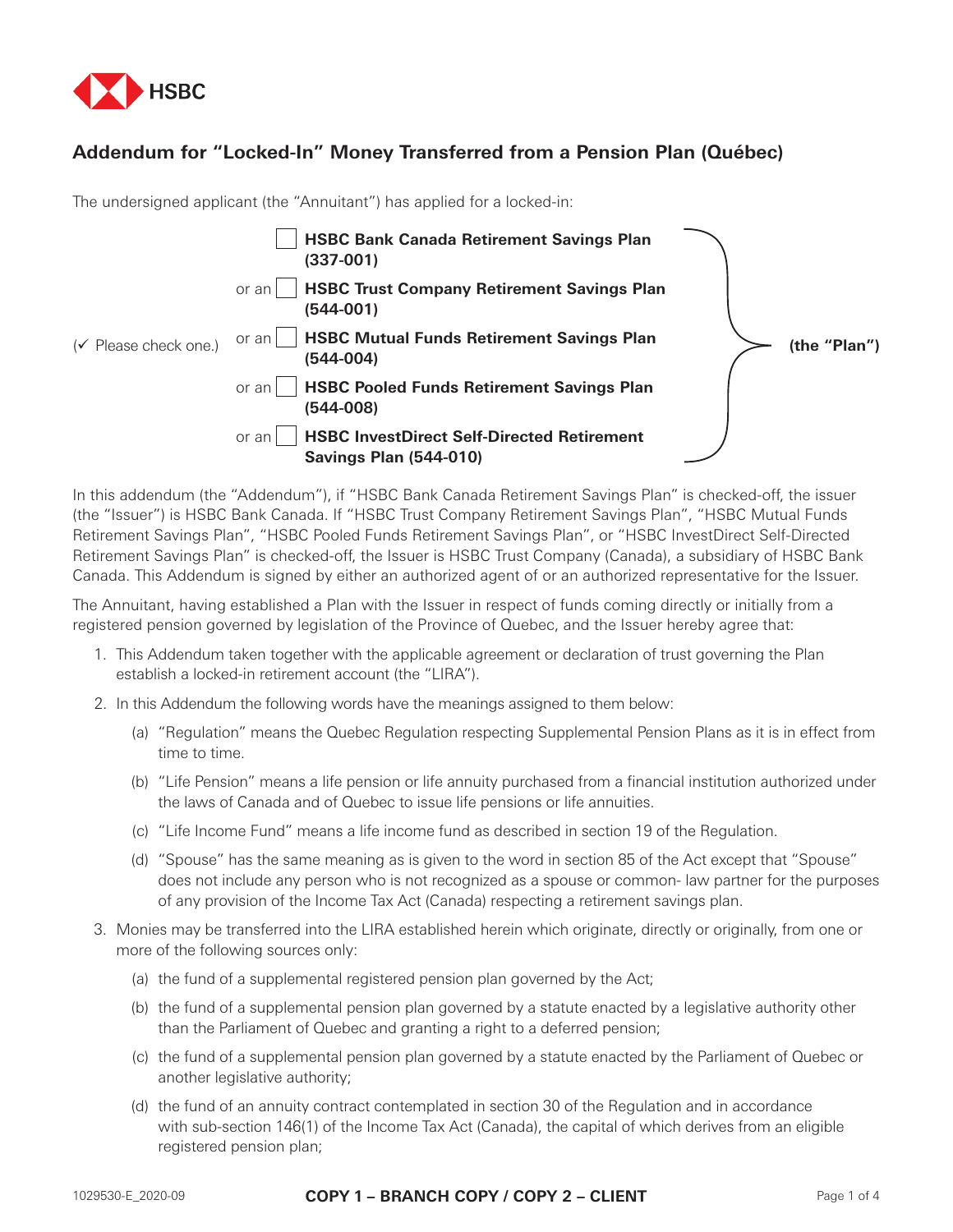- (e) a locked-in retirement account registered as a registered retirement savings plan referred to in section 29 of the Regulation; or
- (f) a Life Income Fund registered as a registered retirement income fund;
- (g) the fund of a locked-in account of a voluntary retirement savings plan governed by the Voluntary Retirement Savings Plan Act (chapter R-17.0.1); or
- (h) the fund of a locked-in account of an equivalent voluntary retirement savings plan emanating from a legislative authority other than the Parliament of Quebec provided that the Annuitant joins that plan as part of his employment.
- 4. Notwithstanding anything to the contrary contained in the applicable agreement or declaration of trust governing the Plan, where contributions are transferred to the LIRA in accordance with paragraph 3 above the provisions in this Addendum shall govern the Plan.
- 5. \* The Annuitant may request the conversion of the LIRA into a Life Pension that meets the definition of retirement income found in subsection 146 (1) of the Income Tax Act (Canada), at any time, subject to any terms agreed to for any investment held in the account where an applicable duration of investment has not expired. With the exceptions noted in paragraphs 7, 8, 9 and 10 below, the balance of the LIRA may only be converted into a Life Pension that meets the following conditions:
	- (a) The Life Pension is paid in equal periodic payments at least annually for the remainder of the life of the Annuitant alone or for the remainder of the life of the Annuitant and that of his Spouse, as the case may be. These periodic payments may not vary unless each of them is uniformly increased by reason of an index or a rate provided for in the contract and in compliance with subparagraphs 146 (3) (b) (iii) to (v) of the Income Tax Act or uniformly adjusted by reason of a seizure effected on the benefits of the Annuitant, a redetermination of the Annuitant's pension, the partition of the Annuitant's benefits with his/her Spouse, the payment of a temporary pension under the conditions provided for in section 91.1 of the Act or the election provided for under paragraph 3 of the first paragraph of section 93 of the Act;
	- (b) In the event of the death of the Annuitant who is a member or former member of a supplemental pension plan which was the original source of monies held in the LIRA, a Life Pension equal to at least 60% of the Life Pension paid to the Annuitant including, during the replacement period, the amount of any temporary pension, must continue to be paid to the Spouse, provided the Spouse has not waived such Life Pension, as provided in paragraph 6(a) below.
	- (c) Payment of the Life Pension may be guaranteed during a given period extending after the death of the Annuitant but ending not later than the day preceding that on which the Annuitant would have reached the age of ninety (90).
- 6. \* The following provisions apply in respect of the rights of the Spouse of the Annuitant who is a member or former member of a supplemental pension plan which was the original source of monies held in the LIRA:
	- (a) The Spouse of the Annuitant may, by giving written notice to the Issuer, waive his/her entitlement to receive the payment provided for in paragraph 7 or the Life Pension provided for in paragraph 5 (b) and may revoke such waiver by giving written notice to the Issuer before the death of the Annuitant, in the case of the pension benefit or, in the case of the Life Pension, before date of the conversion, in whole or in part, of the total balance of the LIRA into a Life Pension;
	- (b) The Spouse ceases to be entitled to any benefit described in paragraph 5(b) above or 7 below, as the case may be, upon separation from bed and board, divorce, annulment of marriage, dissolution or annulment of civil union or, in the case of unmarried spouses or spouses that are not in a civil union, upon cessation of conjugal relationship, unless the Annuitant has transmitted to the Issuer the notice provided for in section 89 of the Act.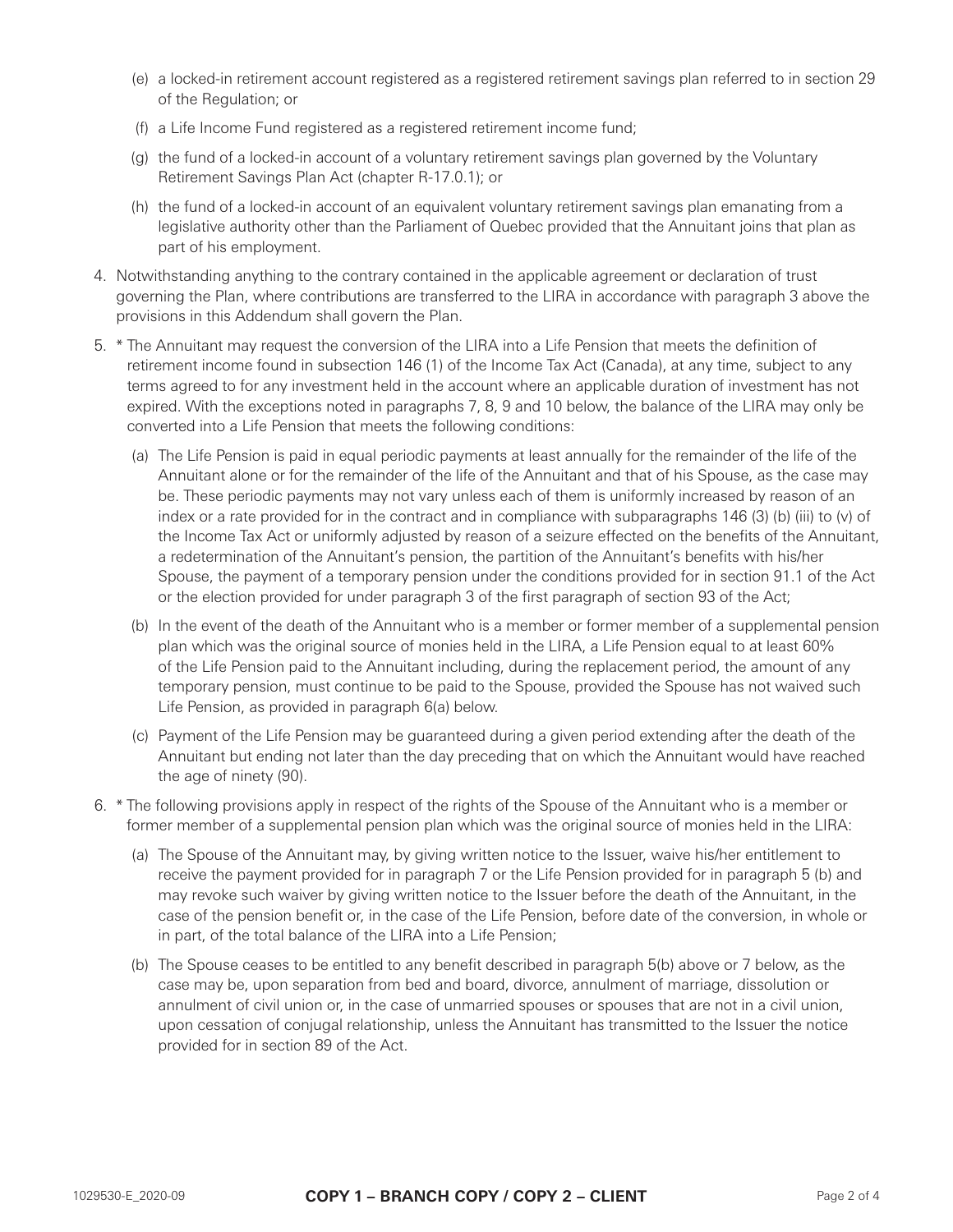- 7. \* In the event of the death of the Annuitant before the balance of the LIRA is converted into a Life Pension, if the Annuitant is a member or former member of a supplemental pension plan which was the original source of monies held in the LIRA, the balance will be paid to his Spouse or, failing that, to his/her assigns.
- 8. The Annuitant may, at any time before the conversion of the total balance of the LIRA into a Life Pension, transfer all or part of that balance to another pension plan referred to in section 98 of the Act or into a Life Income Fund, subject to any terms agreed to for any investment held in the account where an applicable duration of investment has not expired.
- 9. The Annuitant may withdraw all or a part of the balance of the LIRA and receive a payment or a series of payments where a physician certifies that his/her physical or mental disability reduces his/her life expectancy. Such certificate must be provided to the Issuer.
- 10. The entire balance of the LIRA may be paid in a lump-sum to the Annuitant on application to the Issuer accompanied with a declaration in conformity with the one prescribed in Schedule 0.2 of the Regulation, on the following conditions:
	- (a) the Annuitant was at least 65 years of age at the end of the year preceding the application;
	- (b) the total of the sums credited to the Annuitant in the retirement savings instrument mentioned in schedule 0.2 of the Regulation does not exceed 40% of the Maximum Pensionable Earnings, for the year in which the Annuitant applies for payment, pursuant to the Act respecting the Quebec Pension Plan;
- 11. The Annuitant is entitled to receive, at least once a year, a statement indicating the sums deposited, their source, the accumulated earnings, the fees debited since the last statement and the balance of the LIRA.
- 12. The Issuer may not make any amendment that would entail a reduction of the benefits, including any increase in fees of the Issuer, resulting from the LIRA unless the Annuitant is entitled, before the date of the amendment, to a transfer of the balance of the LIRA and has received, at least 90 days before the date on which he/she may exercise that entitlement, a notice indicating to him/her the subject of the amendment and the date from which he/she may exercise that entitlement.
- 13. The transfer referred to in paragraphs 8 and 12 above may, at the option of the Issuer and unless otherwise stipulated, be effected by remittance of the investment securities held in respect of the LIRA.
- 14. The Issuer may not, except to fulfill requirements under law, make any amendment other than that provided for in paragraph 12 above without having previously notified the Annuitant.
- 15. The Issuer may amend the LIRA only to the extent that it remains in conformity with the standard contract amended and registered with the Retraite Quèbec.
- 16. Subject to paragraph 9, no withdrawal, commutation or surrender of money is permitted except where an amount is required to be paid to the Annuitant to reduce the amount of tax otherwise payable under Part X.1 of the Income Tax Act (Canada).
- 17. If a sum is paid from the LIRA contrary to the provisions of the applicable agreement or declaration of trust governing the Plan and this Addendum or the Regulation, the Annuitant may, unless the payment is attributable to a false declaration made by him/her, require the Issuer to pay him/her, as a penalty, a sum equal to the surplus income paid.
- 18. The seizable portion of the balance of the LIRA may be paid in a lump sum in execution of a judgement rendered in favour of the Spouse of the Annuitant that gives entitlement to a seizure for unpaid alimony.